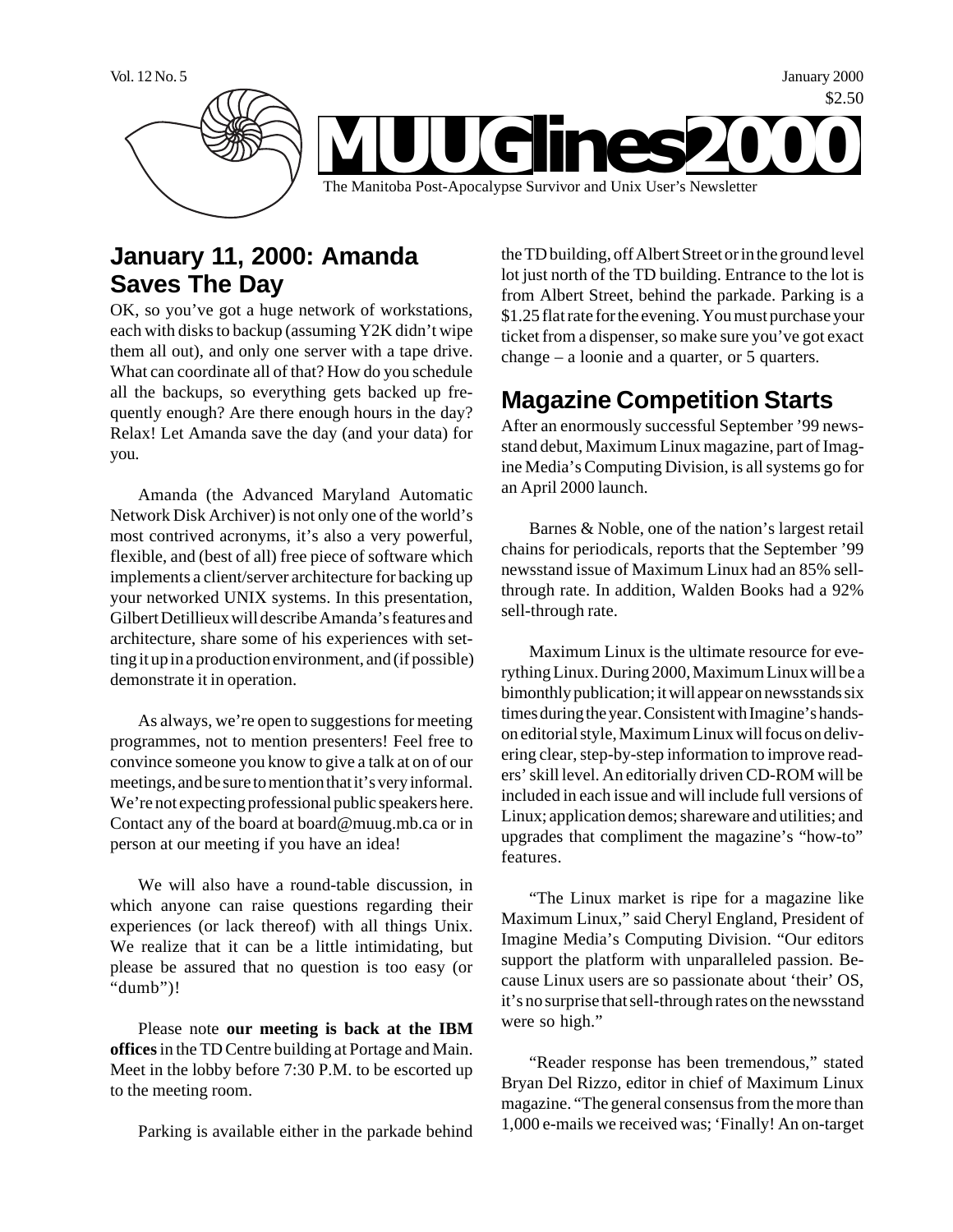easy-to-read magazine that's packed with powerful, useful, and fun Linux information. When's the next issue?"

Maximum Linux is just one of three new launches planned for 2000 from Imagine's Computing Division. Two other publications that will surface next year are Digital Foto, and a to-be-named consumer electronics magazine. Also under the auspices of Imagine's Computing Division are the award-winning MacAddict and Maximum PC magazines and their respective on-line network of web sites, The MacDaily Network and the MAXIMUM PC.COM network. Both MacAddict and Maximum PC magazines were nominated by the Western Publishers Association for 1999 Maggie awards.

Any MUUGlines reader who has an opinion on the quality or content of this new magazine is encouraged to send comments to editor@muug.mb.ca!

### **Linux on Itanium**

Will Windows be the only OS on Itanium at launch? No way: The Trillian Project, an industry initiative to port the Linux operating system to Intel's forthcoming IA-64 server and workstation architecture, announced that the four leading Linux distributors — Caldera, Red Hat, SuSE and TurboLinux — have officially joined the initiative.

The goal of the Trillian Project is to have IA-64 Linux available for distribution when the first systems based on the Intel Itanium(TM) processor (formerly code-named Merced) begin shipping — expected in the second half of 2000. Caldera, Red Hat, SuSE and TurboLinux, which combined accounted for 76 percent of 1998 worldwide revenue shipments of the Linux operating system, will make their commercial distributions of Linux operating system available at the Itanium processor launch. The Trillian team plans to release its development efforts to the Open Source community early next year.

"Thanks to the tremendous efforts of the Trillian team members thus far, the kernel for IA-64 Linux is rapidly approaching full functionality," said Sridhar Chilukuri, director of business development for VA Linux Systems. "The major Linux distributors provide additional resources to assist the Trillian Project in reaching its goal of having IA-64 Linux ready for the Itanium processor launch next year."

"As the 'Linux for eBusiness' company, we're excited about the Trillian Project because it augments the eBusiness infrastructure," said Benoy Tamang, vice president of marketing for Caldera Systems. "A Linux-enabled IA-64 architecture will allow our eSP's (electronic Service Providers) to create eBusiness solutions for high-end performance platforms."

"Red Hat sees the Trillian project as a catalyst for the further enterprise adoption of Linux-based OSes in IA-64 server and workstation environments, where the speed, reliability and scalability of open source software is essential," said Paul McNamara, general manager, enterprise business unit, Red Hat. "The Trillian project is another step in Red Hat's collaboration with Intel, which has been based on our commitment to bring Linux-based OSes to the enterprise."

"Our commitment to the kernel development for Itanium(TM) processor enables us to provide the same powerful 'mission critical' support for the new Intel server platform as we do for other platforms," said Dr. Stefan Werden, vice president of SuSE business development. "SuSE's membership in the Trillian Project means that our customers will not only receive a distribution optimally tuned to the performance of Itanium, but will also be able to rely on complete SuSE support services right from the start."

"With our focus on high performance Linux, clustering technologies and internationalization of Linux, we are committed to assisting the Trillian Project to optimize Linux on the IA-64 platform," said Cliff Miller, CEO of TurboLinux. "This exciting new Intel processor architecture will help drive Linux into the enterprise."

The Trillian Project was formed in early 1999 to port the Linux operating system to Intel's IA-64 architecture. The project currently includes Caldera, CERN, Cygnus Solutions, Hewlett Packard, IBM, Intel, Red Hat, SGI, SuSE, TurboLinux and VA Linux Systems, and represents the first major effort by the server and workstation industry to support an Open Source project of this depth and scale. For more information on Project Trillian, visit http://www.linuxia64.org. See http://developer.intel.com/technology/itj/q41999/articles/art\_4.htm for comments on porting issues.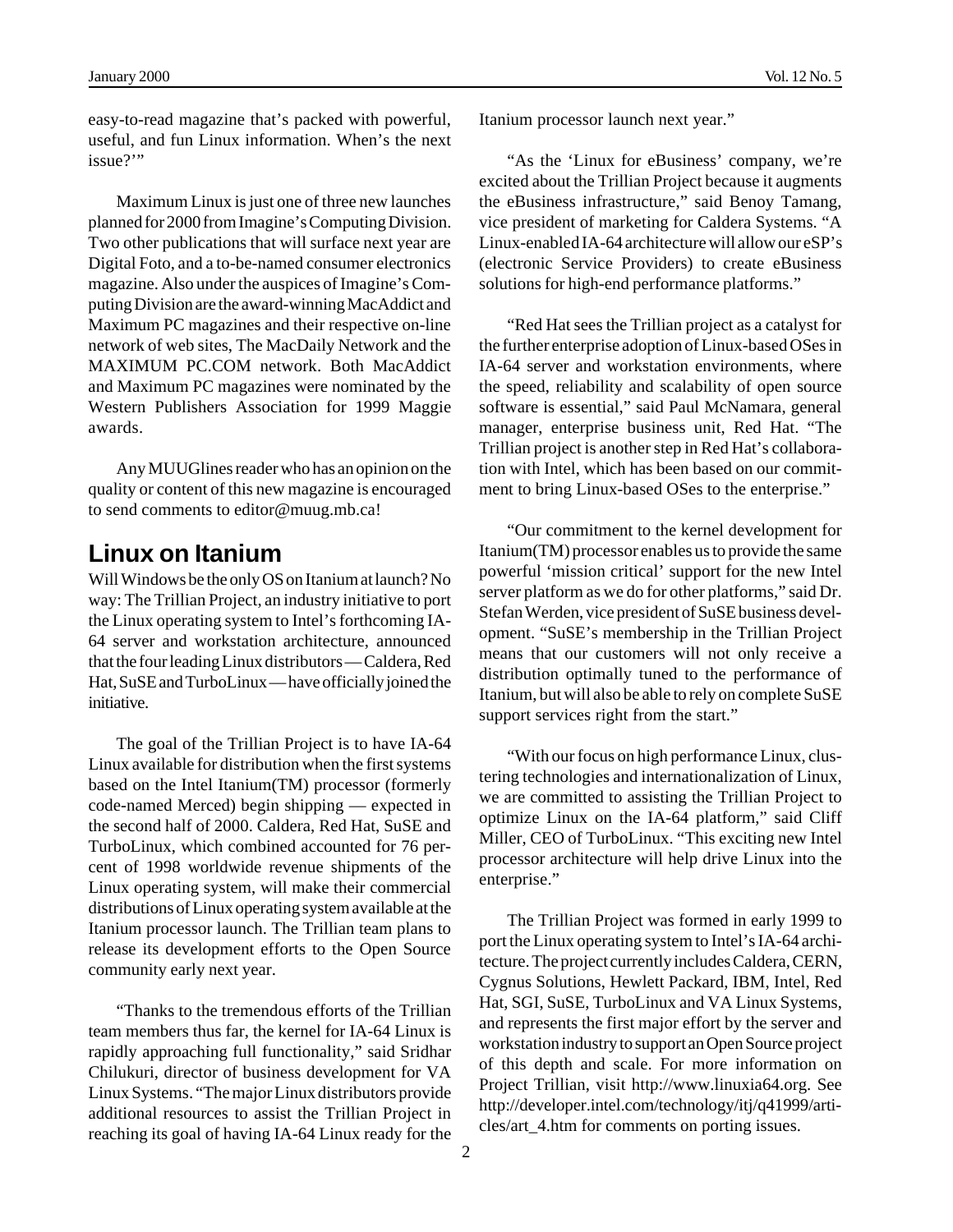## **Adobe Support for Linux**

Here's an item to get a newsletter editor excited: Adobe has made some announcements that suggest the day may not be too far off when this newsletter can be produced entirely without Microsoft products.

With the Linux operating system gaining momentum as a significant platform for helping companies build their Internet infrastructures, Adobe Systems (Nasdaq: ADBE) announced its initial support for Linux(R). Beginning in the first quarter of 2000, Adobe will offer a Linux version of Adobe(R) Acrobat(R) Distiller(R) software. Starting now Adobe customers can download a beta version of Adobe FrameMaker(R) software for Linux from the Adobe.com Web site.

"Adobe monitors its markets closely to keep apprised of customer trends and requirements, and we've seen a growing interest among our customers in the adoption of the Linux operating system," said Bruce Chizen, Adobe's executive vice president of Worldwide Products and Marketing. "As we seize new opportunities to provide solutions that can be easily scaled to take advantage of the Web, we are encouraged that Linux seems to have potential as an alternative platform for our customers."

As Adobe Acrobat software has become the essential tool for document exchange in the enterprise, Adobe customers have requested a server-based solution for high-volume conversion of PostScript files to Adobe PDF. The Adobe Acrobat Distiller Server on Linux, Sun SPARC Solaris and Windows(R) NT(R) will provide users with a flexible, automated mechanism for creating Adobe PDF documents. In addition, a Linux version of the Adobe Acrobat Reader software is already available at no charge from the Adobe.com Web site.

Adobe FrameMaker 5.5.6 is an integrated solution for document creation and publishing. It provides many sophisticated features including, full featured WYSIWYG word processing, sophisticated formatting controls and powerful table designing facilities. Productivity enhancing features, such as template reuse, book building tools, support for cross-references, index and table of contents creation, help users make short work of long documents. Additionally, FrameMaker documents can be output to HTML, XML or Adobe PDF, as well as to print, making it an all-in-one publishing solution.

Adobe Acrobat Distiller Server software for Linux, Sun SPARC Solaris and Windows NT is expected to be available in Q1 2000. The beta version of Adobe FrameMaker for Linux is available now from the Adobe.com Web site: http://www.adobe.com/products/framemaker/fmlinux.html.

#### **Bitstream Interest, Too!**

Okay, while we're on the topic of things of interest to newsletter editors, here's something new from Bitstream.

Bitstream Inc. (Nasdaq:BITS) announced that the company is developing a font server for the Linux operating system that can render PostScript Type 1 fonts, in addition to TrueType and other industry standard font formats. More importantly, this development will also provide the first font manager for Linux, which makes font management comparable to what is available on Windows or the Macintosh. Users can install any commercially available fonts, and preview fonts before they are installed. They can also group fonts into catalogs, create, change, or rename font groups, and delete font groups or individual fonts.

This technology will help the Linux platform overcome one of its most significant barriers to acceptance in the corporate desktop and home computer markets. Bitstream's Linux font server succeeds in making fonts on Linux user-friendly, by providing robust and intuitive font management never before available on the operating system.

With a long history of delivering technology that makes fonts easy to use anywhere, Bitstream is uniquely positioned to introduce a font rendering and font management solution for Linux. Built on technology acquired from Gallium Software, Inc. in 1996, this solution will provide Linux developers with an essential font technology for future product considerations.

"We are confident that Linux developers will welcome Bitstream's new font server," said Paul Trevithick, president of Bitstream. "This development will succeed in creating new opportunities for Bitstream in the surging Linux market, and allow Bitstream to play a pivotal role in the success of the Linux operating system, particularly for the desktop platform."